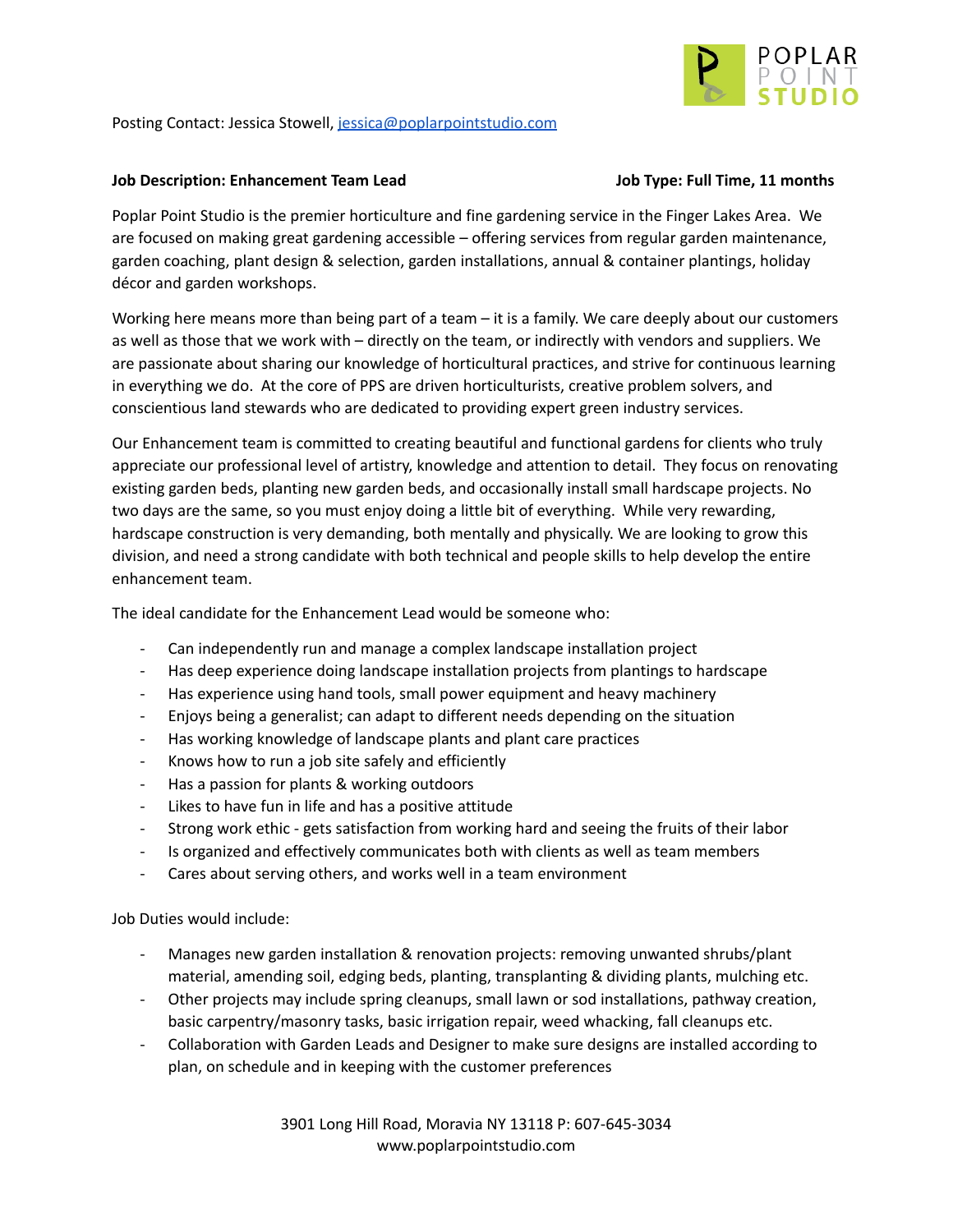

- Assist with some garden maintenance tasks: weeding, pruning, deadheading, transplanting and identifying pest and insect issues
- Ability to prioritize and manage tasks and other crew to complete jobs on/under budget
- Responsible for identifying and resolving any reasonable issues that could impact job completion, escalating anything that needed more assistance as needed
- Clear, concise reporting on project material and resource needs
- Sense of ownership in your installation work
- Operation of heavy equipment; dump truck, dump trailer, skid steer, mini excavator, dingo and various attachments
- Collaboration with others at PPS if multiple crews on a job site
- Assist with the ordering and receiving of project related deliveries on site or at the shop
- Attend safety meetings and trainings

# Minimum Qualifications:

- High school graduation or GED Certification
- Bachelors in Horticulture related field OR 5+ years experience in the landscape industry
- Must be at least 21 years old
- Valid NYS Driver's License, clear driving record
- Physical strength, flexibility, maneuverability to perform the duties of the position
- Tending perennial gardens, maintaining shrubs, pruning trees: minimum 1 year

## Skills, Knowledge & Abilities:

- Basic horticulture skills; plant identification, weeding, pruning, plant care
- Planting practices; perennials, shrubs, small B&B trees (10-12')
- Hardscape installation best practices; walkways, walls, paver units, natural stone, irrigation, water features, basic lighting techniques
- Professionalism, effective communication in any form
- Attention to detail & quality craftsmanship
- Demonstrable ability to prioritize work and manage time
- Ability to comprehend general and complex oral and written instructions, including design plans
- Proficient knowledge of types of motorized equipment and hand tools
- General knowledge of safety hazards related to the job and equipment
- Able to establish and maintain effective working relationships with coworkers
- Ability to read, write and communicate well with others
- Willingness to work in all weather conditions
- Ability to drive 1 ton dump truck (automatic) and haul a utility trailer

# Physical Demands

- Must possess the physical strength to perform moderate to heavy lifting/carrying from 25 to 75 lbs. for up to 100 feet; push and pull from 30 to 125 lbs. for up to 100 feet on a daily basis
- Be physically capable to safely perform bending, twisting, stretching, rotating, kneeling, pushing, pulling and lifting operations up to 100% of the time on any given day
- May be required to work overtime during heavy workloads

3901 Long Hill Road, Moravia NY 13118 P: 607-645-3034 www.poplarpointstudio.com